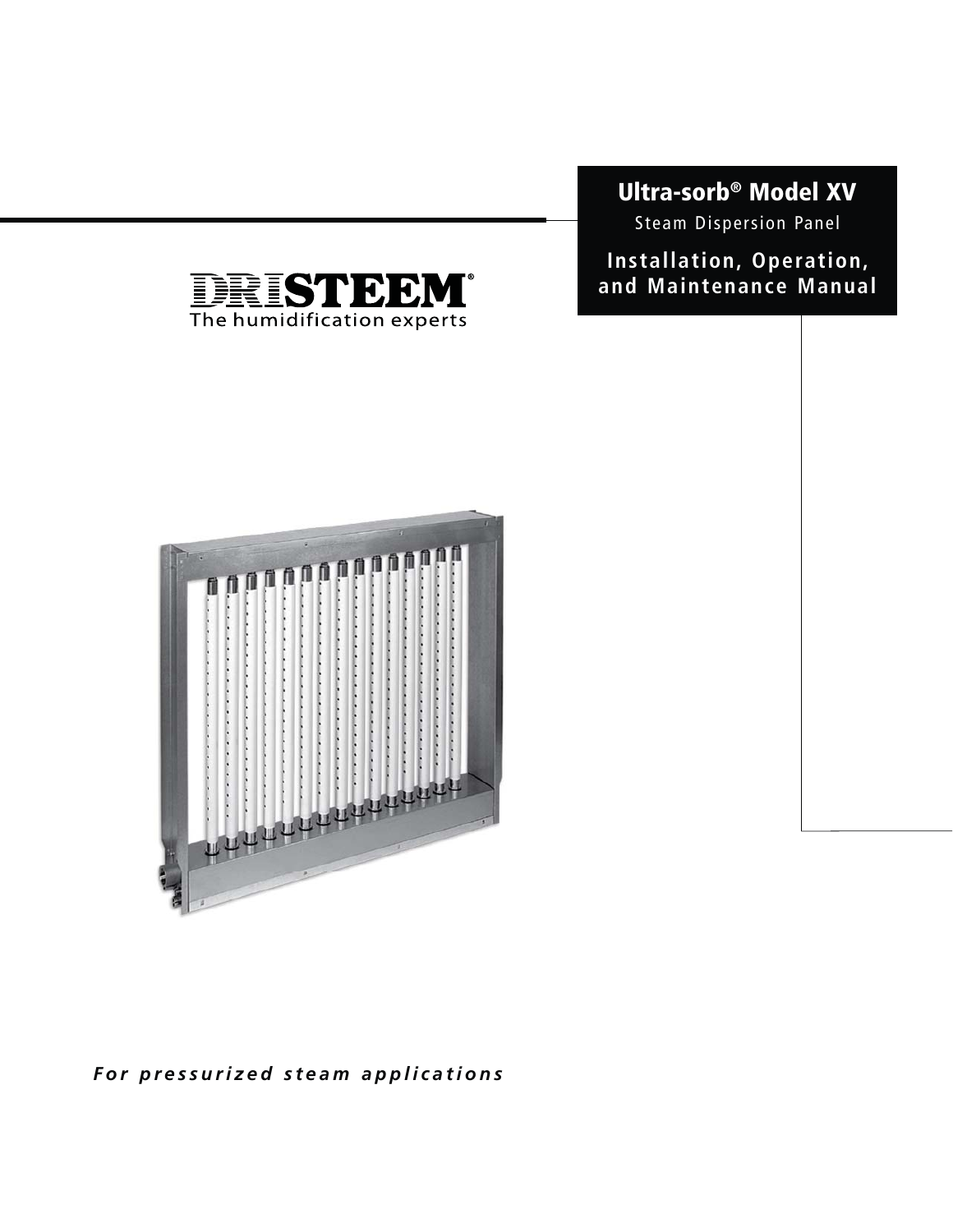## **Table of contents**

### **W A R N I N G !**

Steam humidification systems have extremely hot surfaces.

To avoid burns, allow humidifier, steam pipes, and dispersion assemblies to cool before touching any part of the system.

#### **ATTENTION INSTALLER**

Read this manual before installing. Leave manual with product owner.

#### **DRI-STEEM technical support**

800-328-4447

### **Field assembly**

| Unpack the dispersion assembly and loose components  3 |  |
|--------------------------------------------------------|--|
|                                                        |  |
|                                                        |  |
|                                                        |  |
|                                                        |  |
|                                                        |  |
|                                                        |  |
| <b>Installation</b>                                    |  |
|                                                        |  |
|                                                        |  |
|                                                        |  |
|                                                        |  |
|                                                        |  |
|                                                        |  |
|                                                        |  |
|                                                        |  |
|                                                        |  |
|                                                        |  |
|                                                        |  |
|                                                        |  |
| Recommendations for steam absorption  10               |  |
|                                                        |  |
| Header overflow P-trap water seal  10                  |  |
| Preventing duct static pressure loss  11               |  |
|                                                        |  |
|                                                        |  |
| Heat exchanger shut-off delay  12                      |  |
|                                                        |  |
| 14                                                     |  |
| <b>Maintenance</b>                                     |  |
|                                                        |  |
|                                                        |  |
| Header overflow P-trap water seal  15                  |  |
| <b>Valves</b>                                          |  |
|                                                        |  |
|                                                        |  |
| 17                                                     |  |
| 18                                                     |  |
| 20                                                     |  |
|                                                        |  |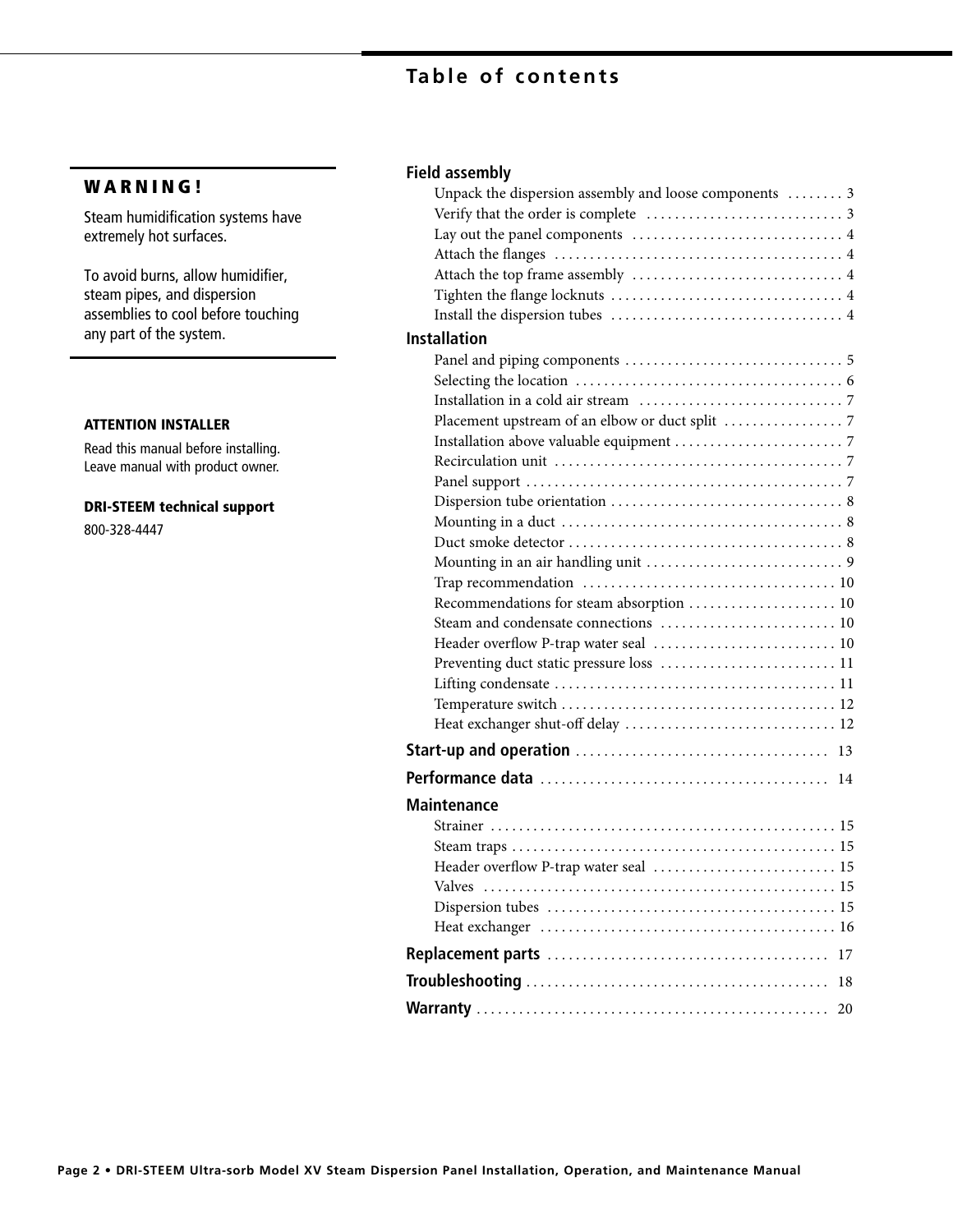## **Field assembly**

#### **Unpack the dispersion assembly and loose components**

- Ultra-sorb Model XV has high-efficiency dispersion tubes. The tubes are insulated with polyvinylidene fluoride (PVDF) insulation, which provides up to an 85% reduction in wasted energy by significantly reducing airstream heat gain and condensate production.
- Remove shipping materials from the dispersion assembly, being careful not to bump or scrape the white PVDF dispersion tube insulation
- Do not lay dispersion tubes (if shipped loose by request or by shipping necessity) across or under anything that could compress or damage the insulation. Compressing insulating material may reduce its R-value.
- Avoid bumping or snagging the PVDF insulation. Although PVDF is robust, rough handling can cause tears, which could negatively impact performance.
- Before start-up, remove the clear poly film by tearing it along the perforation. **Do not use a knife or sharp object to remove the poly film. Do not remove the white PVDF insulation.**

#### **Verify that the order is complete**

Verify that all panel and piping components are included in the delivery. Check the packing list, and see Tables 4-1 and 5-1.

#### **Integral heat exchanger**

- Ultra-sorb Model XV employs an integral heat exchanger to pressurize and lift condensate up to 12" per psi (300 mm per 6.9 kPa) of steam pressure.
- Steam pressure entering the heat exchanger must be at least 5 psig (35 kPa).
- Condensate may be piped to the condensate return main.

### **C A U T I O N !**

The dispersion tubes are sleeved in clear poly film for protection during processing, shipping, and installation.

Leave the clear poly film on until installation is complete so the insulation stays clean.

Equally important, remove and discard the clear poly film before start-up by tearing it along the perforations. **Do not remove the white PVDF insulation.**



- Keep the flame away from the insulating material to avoid damage.
- PVDF is inherently resistant to UV light. Indirect, low-intensity UV-C light from germicidal lamps will not cause the insulating material to degrade.
- Do not tighten mounting clamps or fasteners to any part of the dispersion tube.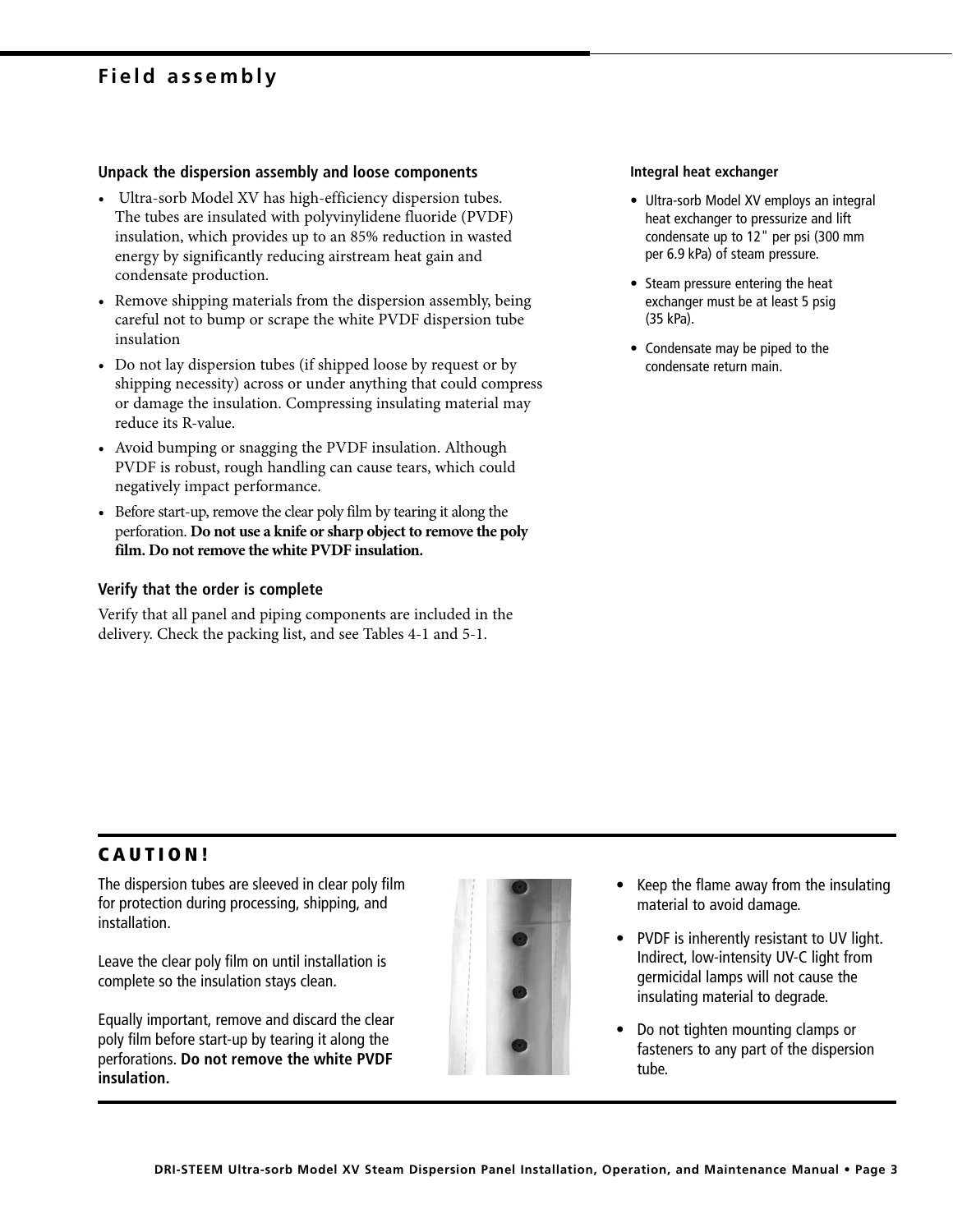## **Field assembly**

**Note:** These assembly instructions are for Ultra-sorb Model XV panels shipped unassembled by request or as required. Panels with overall height more than 98" (2490 mm) are shipped unassembled.

| <b>Table 4-1:</b><br><b>Model XV panel components</b> |        |  |
|-------------------------------------------------------|--------|--|
| Component                                             | Qty.   |  |
| Header assembly                                       |        |  |
| Dispersion tube                                       | Varies |  |
| Top frame assembly                                    |        |  |
| <b>Flanges</b>                                        | 2      |  |
| Panel fasteners                                       | 8      |  |
| Flange locknuts                                       | 8      |  |

#### **Lay out the panel components**

Orient the panel components on a large, flat working surface.

#### **Attach the flanges**

Guide the flanges onto the threaded studs of the header assembly, and start the locknuts onto the threads finger-tight.

#### **Attach the top frame assembly**

Span the flanges with the top frame assembly. Align the locating buttons on the flanges and top frame, and push the eight panel fasteners into place.

**Note:** Compress the toggles to remove a panel fastener.

#### **Tighten the flange locknuts**

Torque the eight flange locknuts to 16 ft-lb (22 N-m) at 100 rpm maximum using a 7/16" deep-well socket.

#### **Install the dispersion tubes**

**Note:** Do not remove the poly film from the dispersion tubes until after the panel is installed.

Ensure that each dispersion tube has the seal and spring in place (see Figure 5-2). Push the dispersion tube plug end into the top frame hole to compress the spring. Seat the seal end in the corresponding header hole on the bottom. Rotate the dispersion tubes so the tubelets discharge steam perpendicular to the airstream. See Figure 8-1.

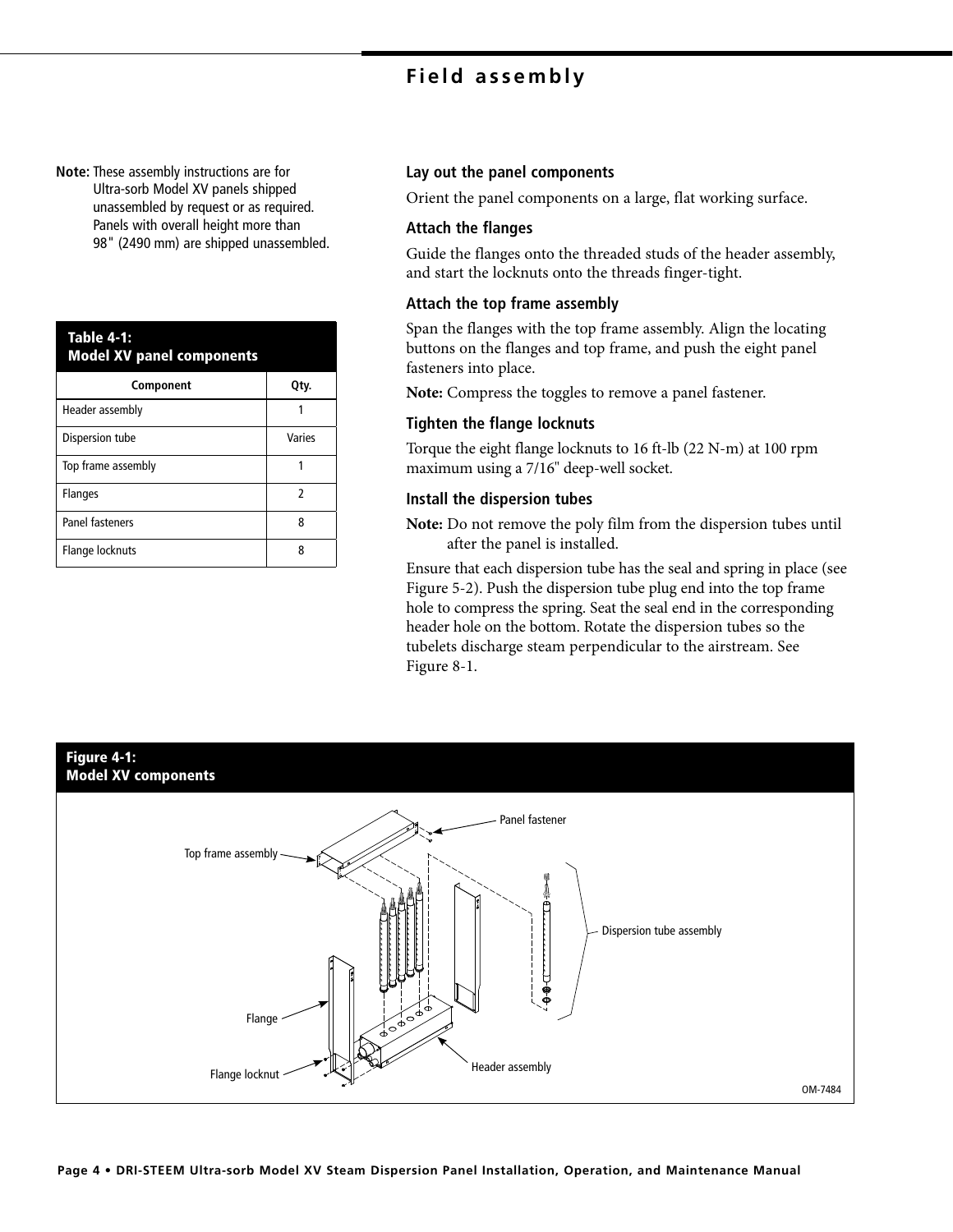#### **Panel and piping components**

The Ultra-sorb Model XV dispersion panel and piping components are shown in Figure 5-1.

Panel location choices, installation instructions, and system options are provided in the following subsections.



## **Table 5-1: Piping components Component Qty.** Modulating steam valve **1** 1 On/Off valve for pressurized steam input | 1 Temperature switch 1 and 1 Inlet strainer 1 Float & thermostatic (F&T) trap 1

#### **Figure 5-2: Dispersion tube**

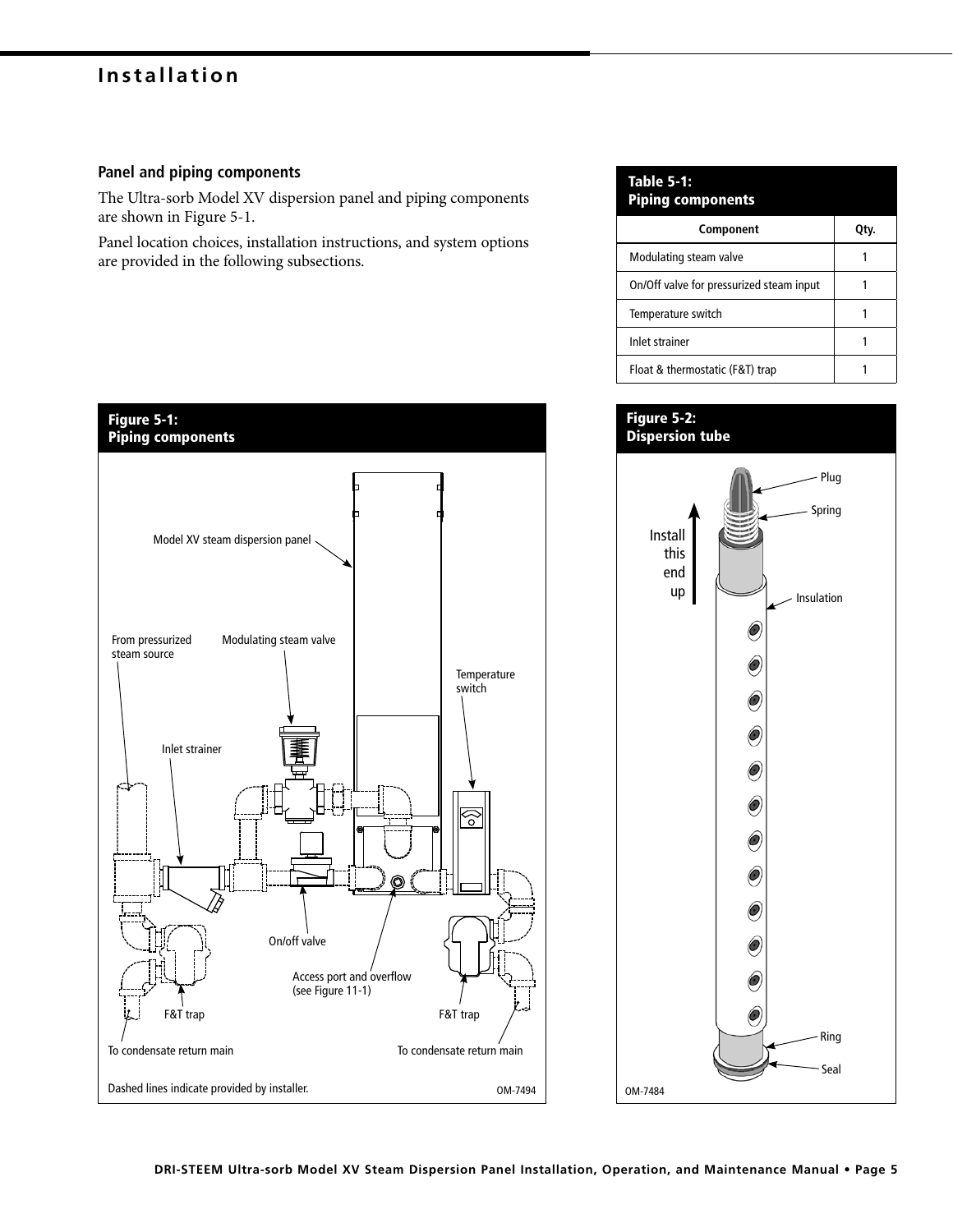**Panel placement in an air handling unit**  (see Figure 6-1)

- **Location A is the best choice.** Installing downstream of heating and cooling coils provides laminar flow through the dispersion unit; plus, heated air provides an environment for best absorption.
- **Location B is the second-best choice.** However, in change-over periods, the cooling coil will eliminate some moisture for humidification.
- **Location C is the third-best choice.**  Air leaving a fan is usually very turbulent and can cause vapor to not absorb at the expected absorption distance. Allow for more absorption distance if installing downstream of a fan.
- **Location D is the poorest choice.**  The cooler air at this location requires an increased absorption distance.

#### **Selecting the location**

DRI-STEEM has cataloged the distance unabsorbed steam travels in an airstream (see Figure 15-1). Dispersed steam must be absorbed into the airflow before it comes in contact with duct elbows, fans, vanes, filters, or any object that can cause condensation and dripping.

- A. Install the Ultra-sorb panel in a location where discharged water vapor being will be absorbed by the airstream.
- B. In general, place the Ultra-sorb panel where the air temperature is capable of absorbing discharged steam without causing condensation at or after the unit. This will normally be downstream of the heating coil where the air is warmest.
- C. Do not place the Ultra-sorb panel in an outside air intake unless the air is tempered with a preheat coil.
- D. Do not place the Ultra-sorb panel near the entrance of a high-efficiency filter. The filter will remove visible moisture and become waterlogged. See the CAUTION about absorption (non-wetting) distance in the Performance data section.
- E. Do not place the Ultra-sorb panel where discharged visible mist will impinge directly on a metal surface.

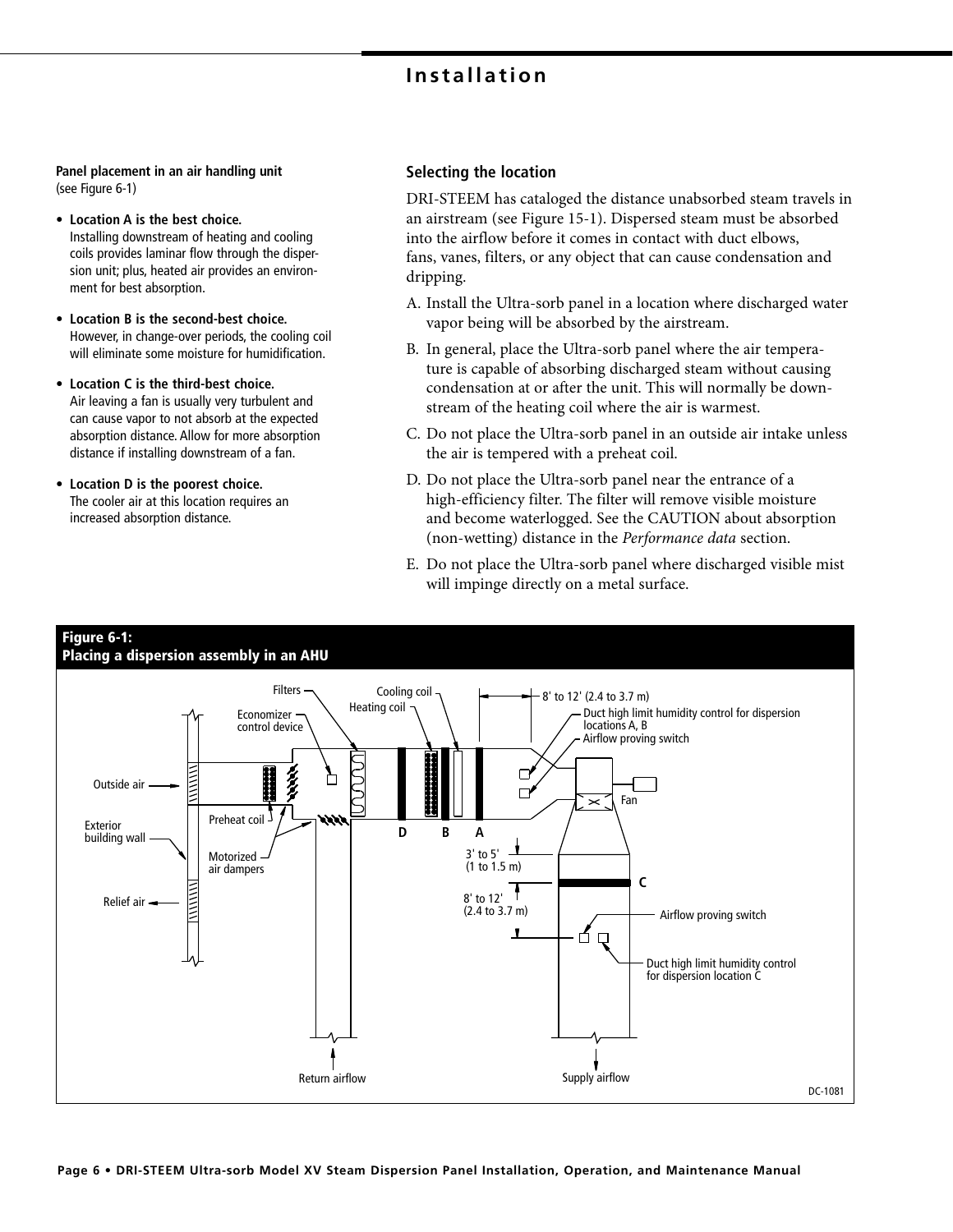#### **Installation in a cold air stream**

When a humidifier is installed in a duct that will carry cold air, determine the dew point temperature. If the psychrometric chart reveals that saturation may occur, protection should be provided. A high-limit humidistat or thermostat set to cut off the humidifier at a safe temperature can be used for this purpose. See Figure 7-2.

#### **Placement upstream of an elbow or duct split**

Due to Ultra-sorb's rapid steam absorption performance, installation upstream from elbows or duct splits can be done with confidence. See Figure 7-3.

#### **Installation above valuable equipment**

Water piping and humidifiers should not be installed above expensive equipment. A condensing or leaking water pipe or other accidental water spillage could cause serious damage to the equipment below. When such an installation cannot be avoided, install a galvanized drip pan under the humidifier piping, valve, etc. to catch and drain away unintended water. See Figure 7-4.

See the Header overflow P-trap water seal section.

#### **Recirculation unit**

In applications where no duct system exists, or if the air is too cool for proper humidity absorption, a recirculation fan can be used. The fan circulates room temperature air across the humidifier and discharges humidified air into the space. Select the air discharge point carefully to avoid condensation on building or equipment surfaces. See Figure 7-1.

#### **Panel support**

The duct or air handler section and Ultra-sorb panel must be properly supported to carry the weight of the assembly. The weight of the piping must be supported by the building structure rather than by the Ultra-sorb unit. Otherwise, the weight may impose stress on the connections, causing them to fracture and leak.







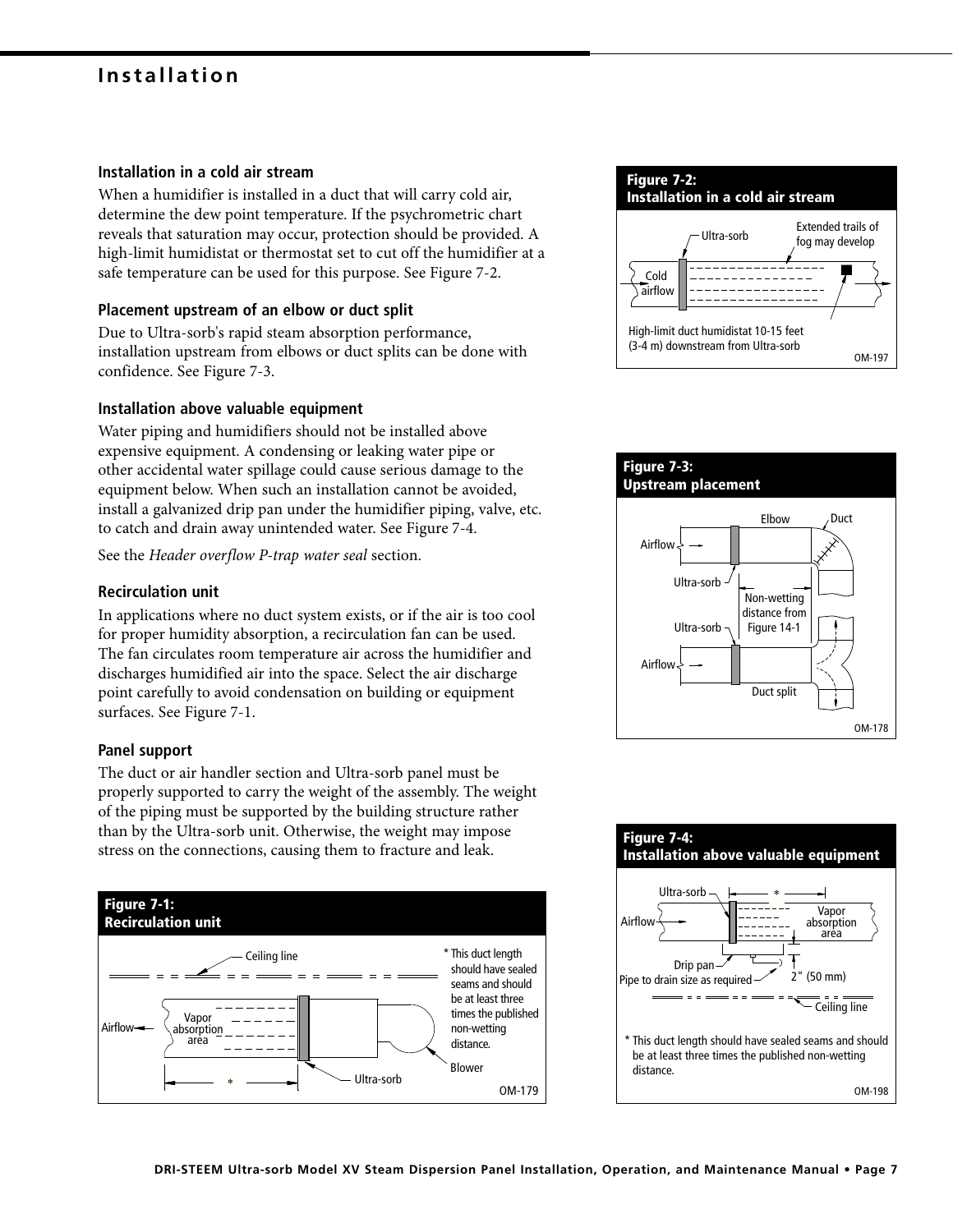#### **Duct smoke detector**

Do not install a duct smoke detector downstream from the Ultra-sorb panel. If downstream installation is required, install it far enough from the Ultra-sorb panel to avoid false alarms.



#### **Dispersion tube orientation**

Verify that the steam discharge tubelets are perpendicular to the airstream (see Figure 8-1). The spring-loaded dispersion tubes easily rotate for proper orientation.



#### **Mounting in a duct**

**To avoid puncturing the header, screw penetration into the header assembly must not exceed ¾" (20 mm).**

The Model XV panel is designed for horizontal airflows only. Mounting flanges on both sides of the unit and the header and frame can be used as mounting surfaces (see Figure 8-2). A matching flange or metal frame is required on the ductwork for connection to the Ultra-sorb flanges. The recommended fastener is a #12 self-drilling and tapping screw ¾" (20 mm) long, spacing not to exceed 12" (305 mm). If an angle-iron frame is provided on the duct section, a longer screw may be required.

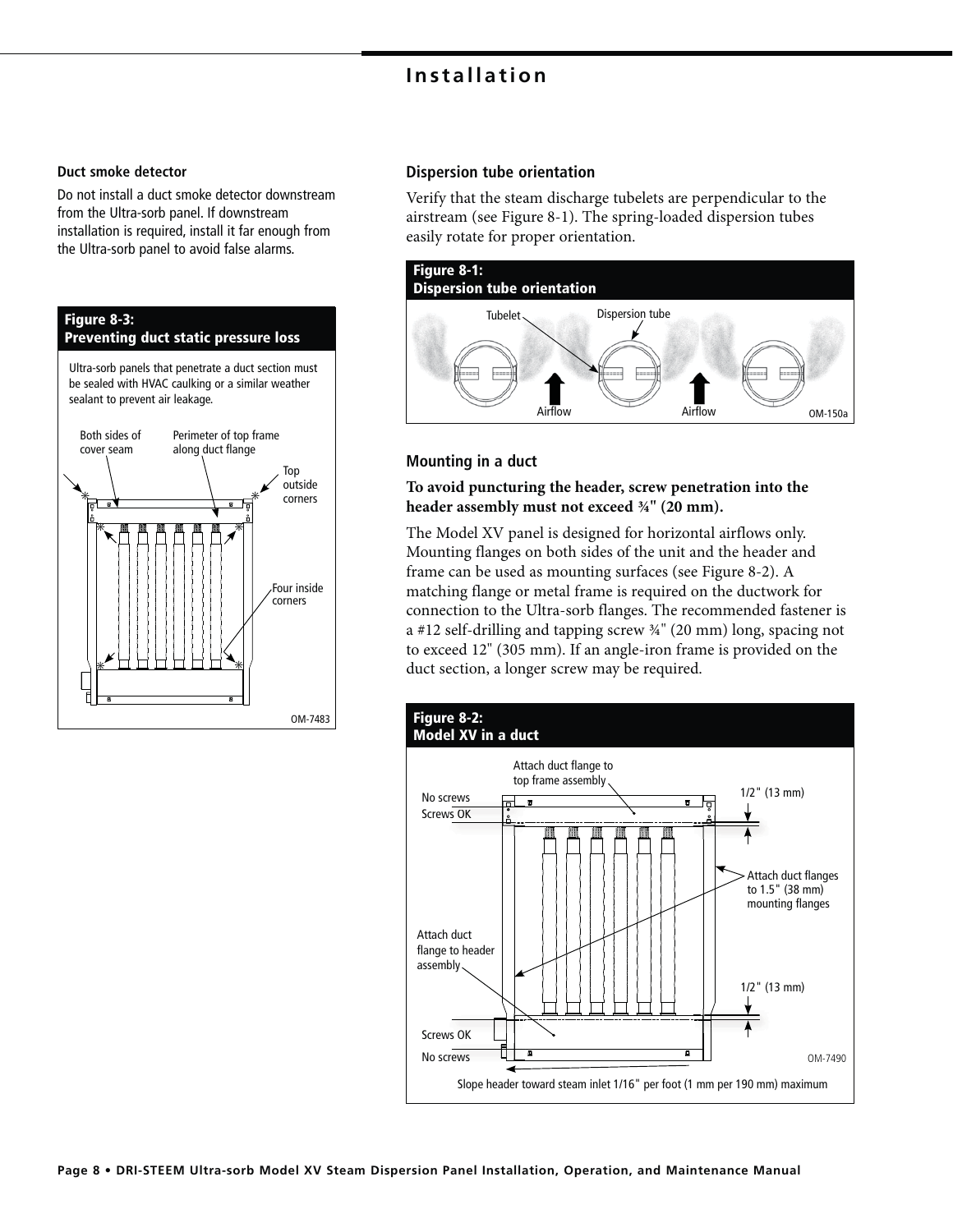#### **Mounting in an air handling unit**

Model XV must be used in pressurized steam applications and in horizontal airflows only, as shown in Figure 9-1.

Metal support frames should be anchored to the air handler casing. Recommended fasteners for mounting the Ultra-sorb to a metal support frame are ¼ - 20 nuts and bolts or #12 self drilling and tapping screws.

Due to possible forces exerted on this application, DRI-STEEM recommends fastener spacing not to exceed 6" (150 mm).

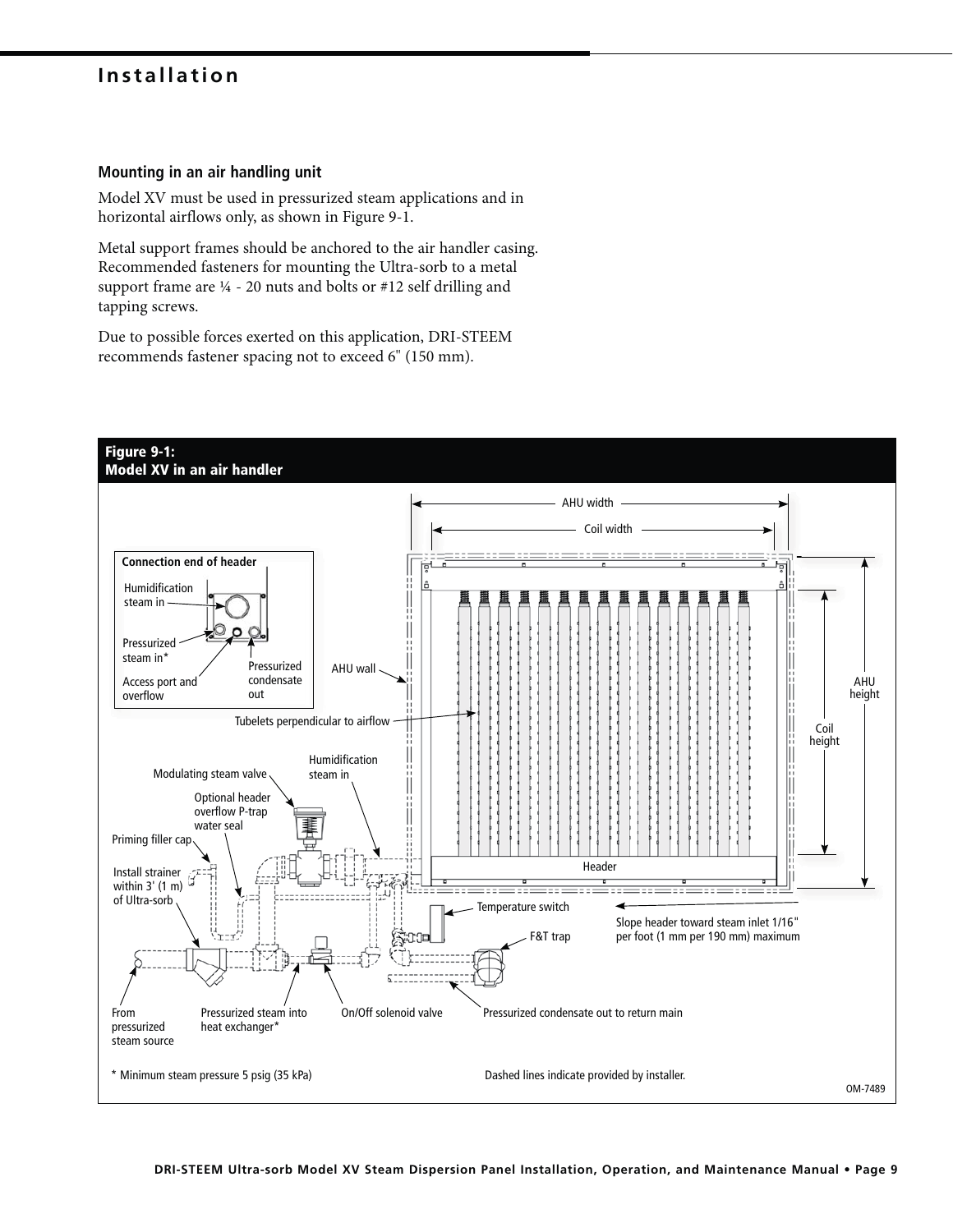

#### **Trap recommendation**

The steam supply line should be dripped immediately ahead of the steam valve through a steam trap.

Low pressure, up to 15 psi (103 kPa) — F&T trap High pressure, more than 15 psi (103 kPa) — Inverted bucket trap

Install a wye strainer ahead of the steam valve (see Figure 10-1).

#### **Recommendations for steam absorption**

To ensure driest steam, take humidifier steam off the top of the steam main (not the side or bottom).

An airflow proving switch is recommended to prevent the steam valve from opening if air is not moving in the duct.

To prevent over saturation when duct air is cooler than 70 °F (21 °C), a high-limit (duct mounted) humidistat at least 15 feet (4.5 m) downstream and set at 80-90% is recommended.

#### **Steam and condensate connections**

Use a back-up wrench when tightening connections onto any Ultra-sorb threads (see Figure 10-2).

#### **Humidification steam inlet**

Because the heat exchanger vaporizes all dispersion tubegenerated condensate, all steam entering the humidification steam inlet exits the tubelets and is dispersed in the airstream.

#### **Pressurized boiler steam inlet**

Steam pressure entering the heat exchanger must be least 5 psig (35 kPa) to vaporize condensate in the header.

#### **Pressurized condensate outlet**

Condensate exiting the heat exchanger is piped to the condensate return main. See Lifting condensate on the facing page.

#### **Header overflow P-trap water seal**

Ultra-sorb Model XV is designed to vaporize the condensate generated in a properly designed, installed, operated, and maintained system. An optional, fail-safe header overflow installation is recommended if any of the following are true:

- Operating parameters exceed design criteria.
- Boiler chemicals are causing heavy material deposition on the heat exchanger (see Heat exchanger in the Maintenance section).
- System overflow prevention is critical.



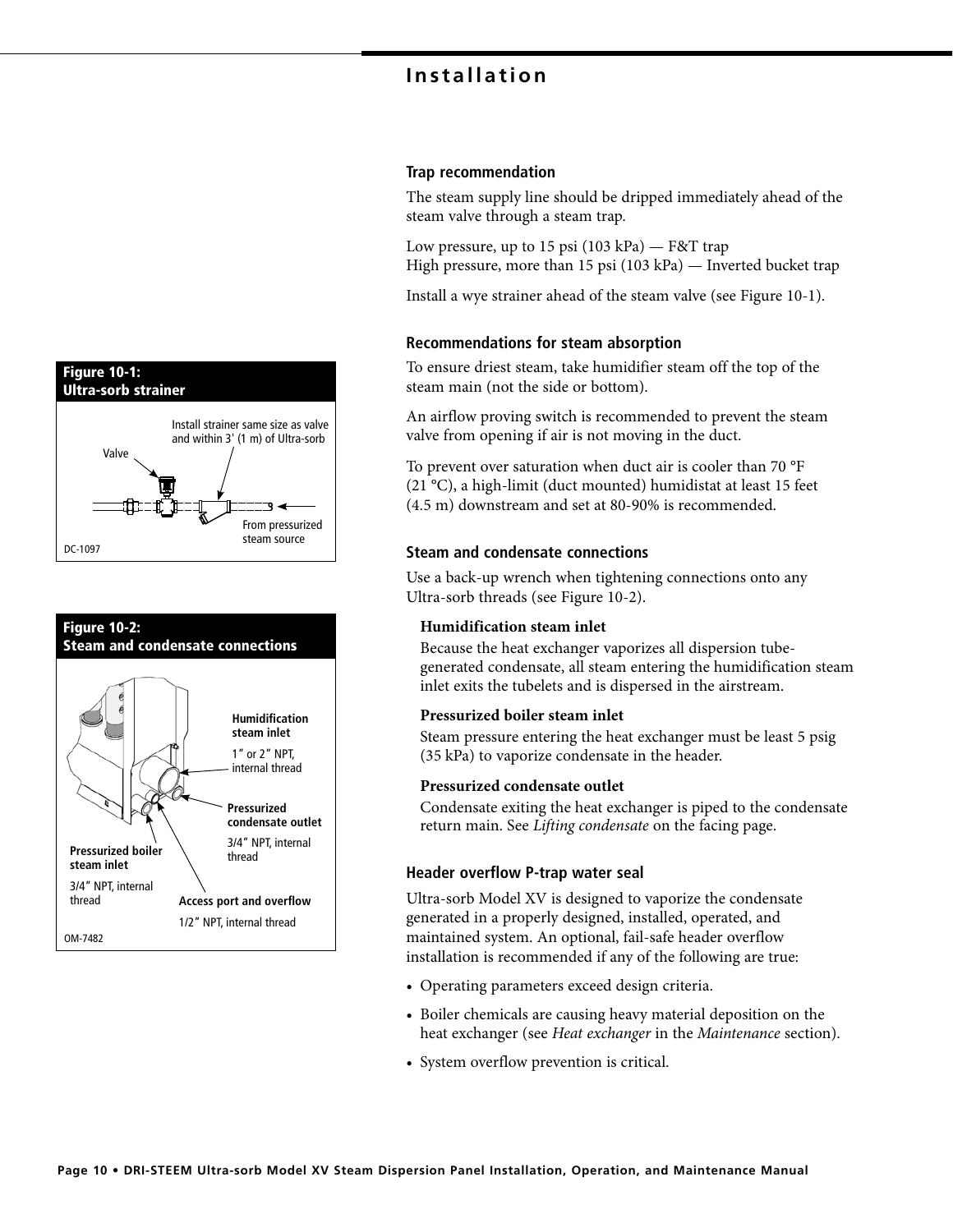- The application requires the tallest dispersion tubes, the closest tube spacing, and the lowest allowable heat exchanger steam pressures.
- Operator intervention could result in improper system settings.

The access port can be configured as a header overflow with a P-trap water seal. To install an overflow P-trap and drain line, replace the access port 1/2" NPT plug with a 1/2" NPT drain connection, and plumb the drain pipe dimensions as shown in Figure 11-1.

Before operating the Ultra-sorb, prime the P-trap with about 1 cup (200 ml) of water. During normal operation, little condensate is available to the overflow. As such, a water seal cannot be assured via condensate alone. At startup after long off periods:

- Air may be drawn into the duct via the overflow drain for some time before a water seal forms.
- Steam may blow through the overflow drain for some time before creating a water seal.

If either of these scenarios are unacceptable, prime the P-trap before seasonal startup, or feed the P-trap with a water source that assures a constant water seal.

#### **Lifting condensate**

Theoretically, 1 psi of steam pressure will lift condensate about 28" (6.9 kPa will lift condensate about 700 mm). In practice, because of pipe friction, pressure drop through a steam trap, and back pressure in a return line, a maximum lift of 12" per psi (300 mm per 6.9 kPa) of steam pressure at the trap is recommended.

The steam trap for lifting condensate should be an inverted bucket type with a check valve on the outlet. Float and thermostatic traps, are prone to damage from water hammer often present in flooded trap conditions where condensate must be lifted.

The vertical portion of the piping should be at least 1/2" NPT.

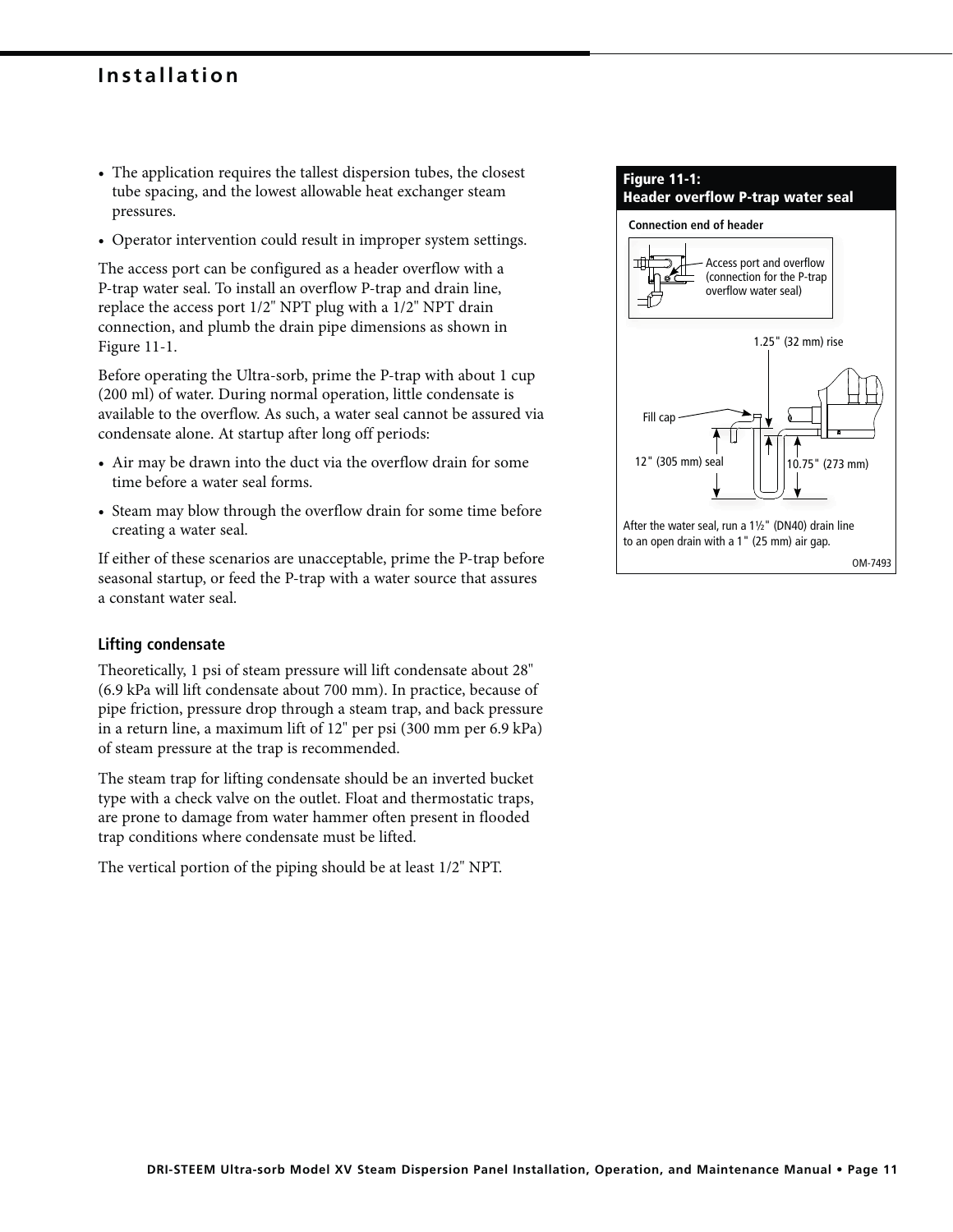

#### **Temperature switch**

Install the temperature switch to prevent the header from flooding with condensate if the heat exchanger cools, such as if the condensate return main becomes flooded or the P-trap fails closed.

DRI-STEEM's electric temperature switch prevents the header from flooding with condensate if the heat exchanger cools by means of a temperature-actuated make-break switch designed for electric humidity control systems. The temperature at which it switches is adjustable and should be set at 210 °F (99 °C).

- Install the sensing element of the device in the condensate return piping between the Ultra-sorb heat exchanger outlet and the inlet to the steam trap, as shown in Figure 12-1. Include a tee with a ½" (DN15) pipe thread opening to receive the sensing element. When steam surrounds the sensing element, the switch will "make," allowing the humidifier valve to open.
- Install all wiring according to national and local electrical codes, and size transformer VA to load VA.
- When using the temperature switch with an electric modulating valve, use the special wiring instructions furnished with the valve.

#### **Heat exchanger shut-off delay**

To dry the header, pressurized steam can be set to flow through the heat exchanger for a set amount of time after humidification steam stops. This time delay can be set through the building management system (BMS) or configured independent from the BMS. See the wiring diagram included with the on/off valve.

A time delay relay for configuring the time delay manually is available from your local DRI-STEEM representative.

For systems that run constantly (all day, every day, all year), there is no need for a shut-off delay.

Systems that stop humidifying for extended periods of time may have two reasons for a heat exchanger shut-off delay: to conserve energy and to remove standing water that might allow for microbe growth.

Setting the heat exchanger to remain on for 1/2 hour after humidifying stops will be adequate time to ensure complete dry-out of the dispersion system.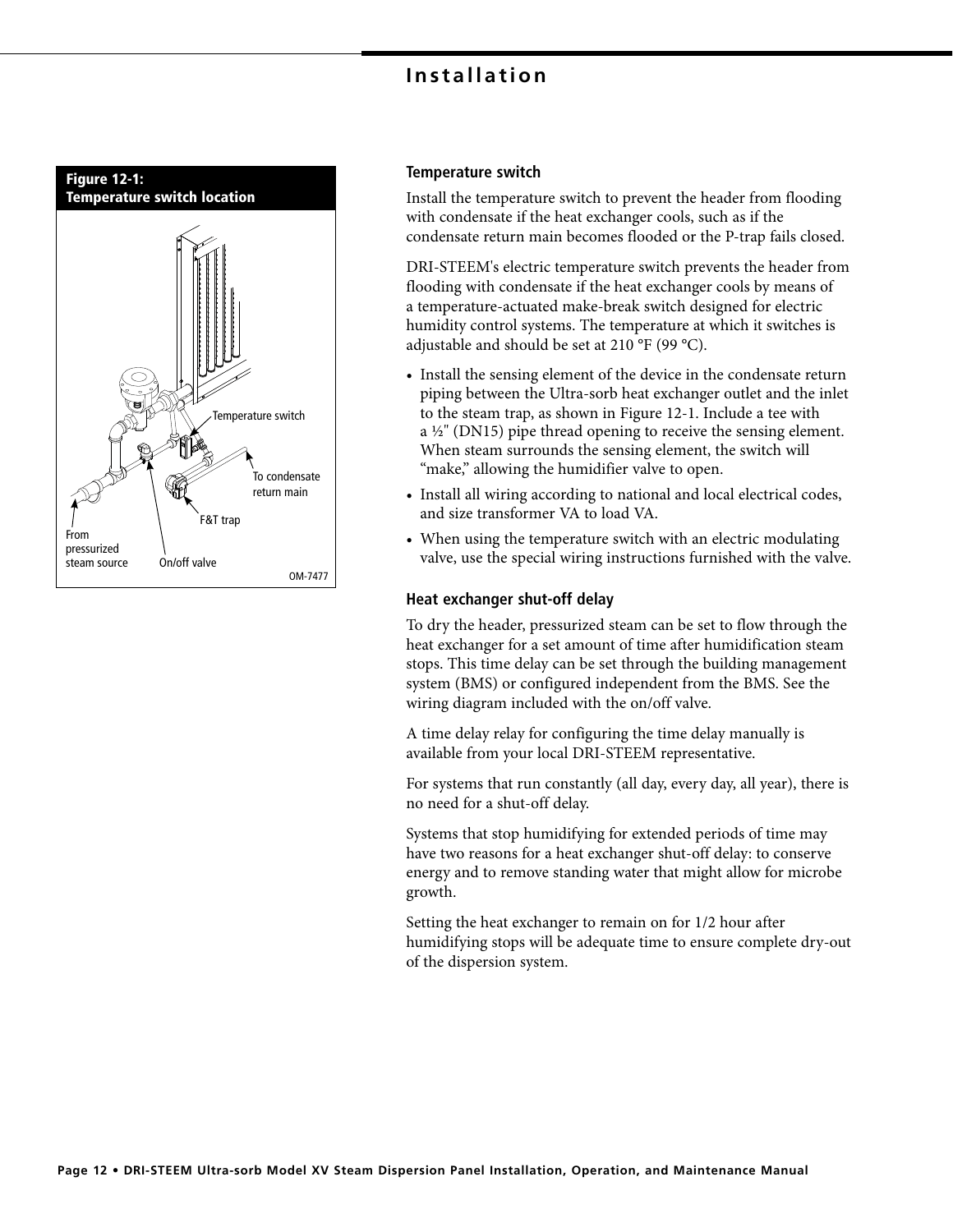### **Start-up and Operation**

After removing the clear poly film from the dispersion tubes, follow the start-up instructions below.

#### **Start-up**

- 1. Prime the header overflow P-trap, if installed, and ensure that it follows the recommendations in the Header overflow P-trap water seal section and Figure 11-1.
- 2. Turn on steam to the heat exchanger. Inspect connections for piping leaks.
- 3. Ensure that the traps are operating.
- 4. Turn on the modulating steam valve, and check for piping leaks.
- 5. Check the dispersion tubes for leaks.

**Note:** Spitting from the seal (bottom) end of a dispersion tube could be caused by a missing seal (5). See Figure 17-1.

- 6. Ensure that the dispersion tubes are oriented with the tubelets at a right angle to the airflow. See Figure 8-1.
- 7. Check for any other leaks from header connections.
- 8. With both heat exchanger and humidification steam turned on, turn off steam to the heat exchanger. Make sure the temperature switch turns off the modulating steam valve to stop humidification steam from entering the dispersion assembly.
- 9. Heat exchanger operation:
	- Ensure operating steam pressure is at least 5 psig (35 kPa).
	- Ensure on/off and shut-off delay (if using shut-off delay) conditions are working as intended.

#### **Operation**

During operation, prevent problems by following the service time intervals and guidelines in the Maintenance section. See Table 18-1 for troubleshooting.

#### **Do not remove the white PVDF insulation.**

Tear the clear poly film along the perforations, and remove and discard it before start-up.

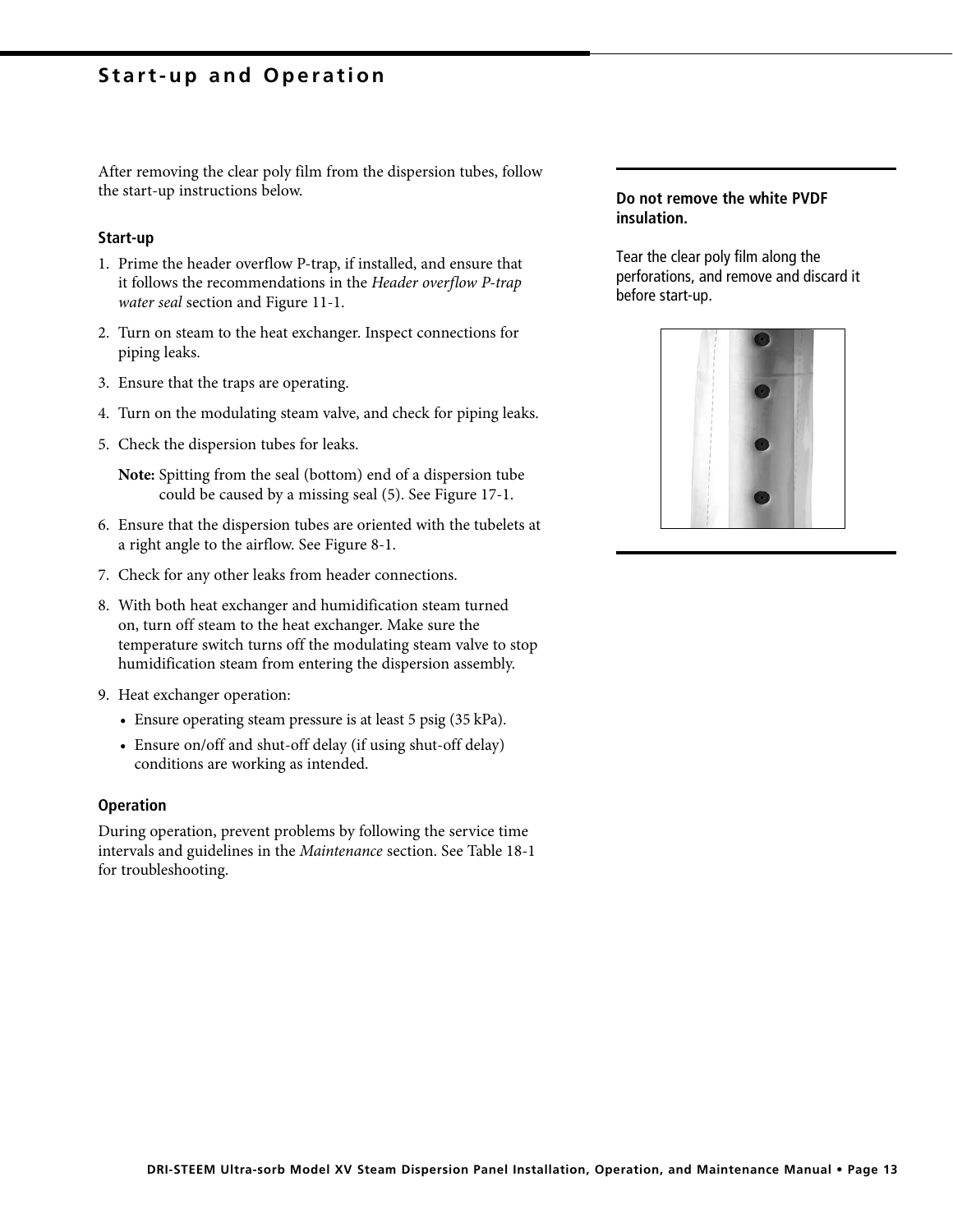## **Performance data**

| Table 14-1:<br><b>Model XV air pressure loss</b>        |      |                     |       |       |        |
|---------------------------------------------------------|------|---------------------|-------|-------|--------|
| Duct air<br>velocity<br>(55 °F [13 °C] at<br>sea level) |      | <b>Tube spacing</b> |       |       |        |
|                                                         |      | 3"                  | 75 mm | 6"    | 150 mm |
| fpm                                                     | m/s  | WC                  | Pa    | WC    | Pa     |
| 500                                                     | 2.54 | 0.033               | 8.3   | 0.005 | 1.3    |
| 1000                                                    | 5.08 | 0.121               | 30.2  | 0.020 | 5.1    |
| 1500                                                    | 7.62 | 0.237               | 59.2  | 0.046 | 11.5   |
|                                                         |      |                     |       |       |        |

#### **Notes:**

**•** Ultra-sorb panels with 9" (225 mm) or 12" (300 mm) tube spacings have no measurable air pressure loss.

**•** Use DRI-STEEM's Dri-calc sizing and selection software to calculate your specific air pressure loss.

- 1. Non-wetting distance is the distance downstream from the Ultra-sorb panel after which wetting will not occur. Although steam wisps may be present, solid objects at duct air temperature, such as coils, dampers, fans, etc., downstream from this point will remain dry.
- 2. See Figure 14-1. Note that the rise in RH  $(\Delta RH)$  between entering and leaving air has a direct bearing on the non-wetting distance. As the ΔRH increases, more vapor needs to be dispersed into the air; thus, the non-wetting distance increases.
- 3. **CAUTION!** Non-wetting distances described here do not apply when installing an Ultra-sorb panel upstream of filter media. If you must install an Ultra-sorb panel upstream of filter media, consult DRI-STEEM or your local DRI-STEEM representative for special recommendations.
- 4. Uneven airflow over the Ultra-sorb panel cross-section may result in nonuniform mixing of steam with air, which may adversely affect absorption distance.
- 5. A small but measurable amount of duct air pressure loss will be present downstream from the Ultra-sorb panel, depending on air density, velocity, and tube spacing. See Table 14-1.

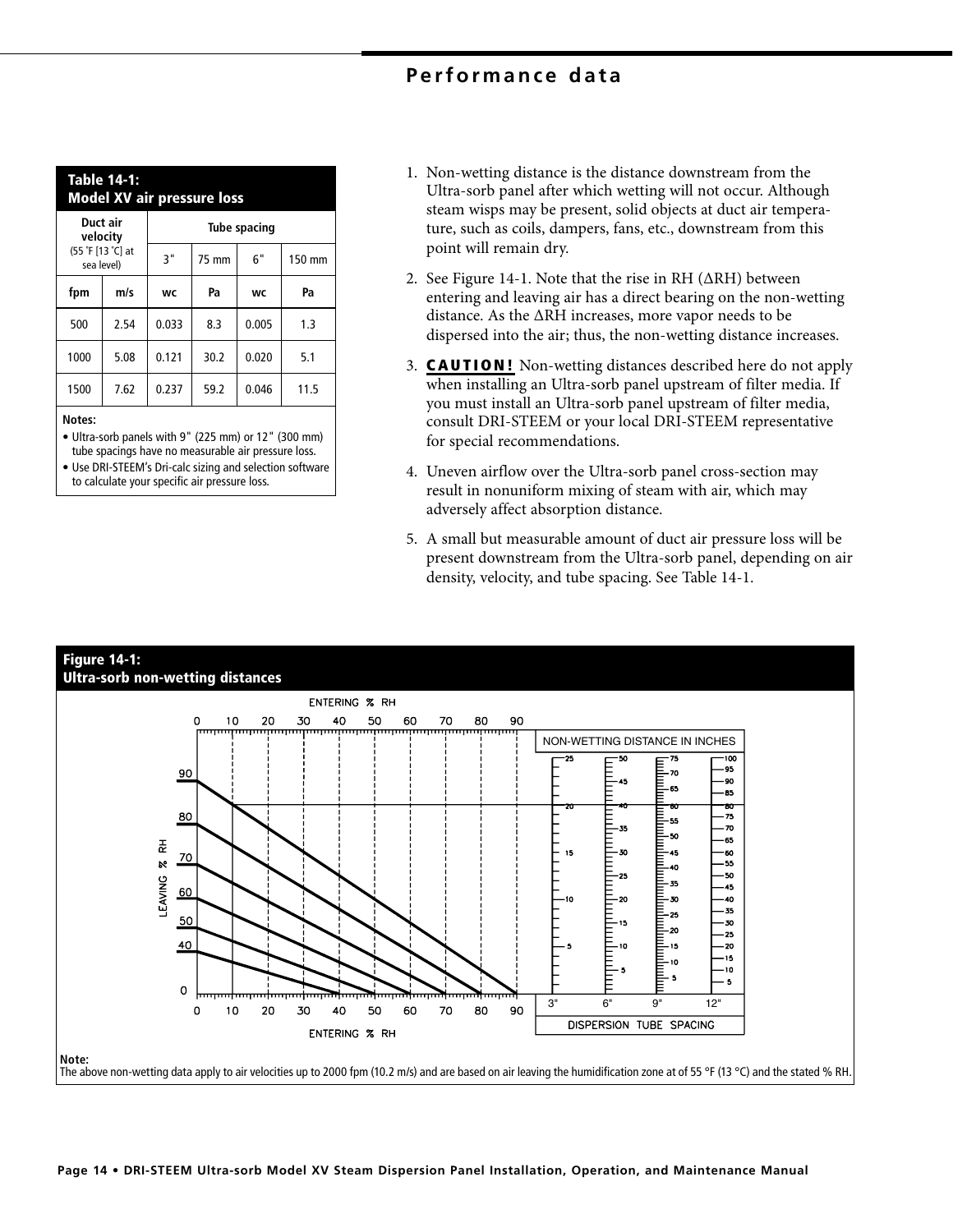### **Maintenance**

#### **Strainer**

Inspect at least twice during the first year. If fouled, inspect it more frequently.

#### **Steam traps**

At least twice a year verify that the steam traps are functioning properly. A blocked steam trap is room temperature. A "blowing" steam trap is hot and noisy, and the discharge pipe from it is hot for 30 feet (9 m). A properly operating steam trap is hot and makes noise at intervals, and the discharge pipe is progressively cooler beginning at the trap.

#### **Header overflow P-trap water seal**

If this option is used (see Header overflow P-trap water seal in the Installation section): Prime the P-trap with about 8 ounces (about 200 ml) of water whenever the panel has been idle for 90 days or more.

#### **Valves**

- Pneumatic: Inspect annually to be sure the valve tightly closes off steam, the stem packing is not leaking steam, and the actuator diaphragm is not leaking air.
- Electric modulating: Inspect annually to be sure the valve operates freely and closes off steam tightly and the stem packing is not leaking.
- Solenoid type: Inspect annually to verify proper functioning with steam-tight shut off.

#### **Dispersion tubes**

- If steam or condensate is evident at the sealing surface, replace the seal.
- Inspect insulating material for tears; repair with Insulating Material Repair Kit (available from your local DRI-STEEM representative) before dispersing steam or moving air through the air handler to prevent further damage. This kit uses tested and proven PVDF as repair material; do not use other adhesives or repair methods.
- Inspect insulating material for dirt and smudges; gently clean with damp cloth and soapy water or diluted nontoxic, biodegradable cleaner/degreaser. Do not clean insulating material with a pressure washer; direct spray could cause damage.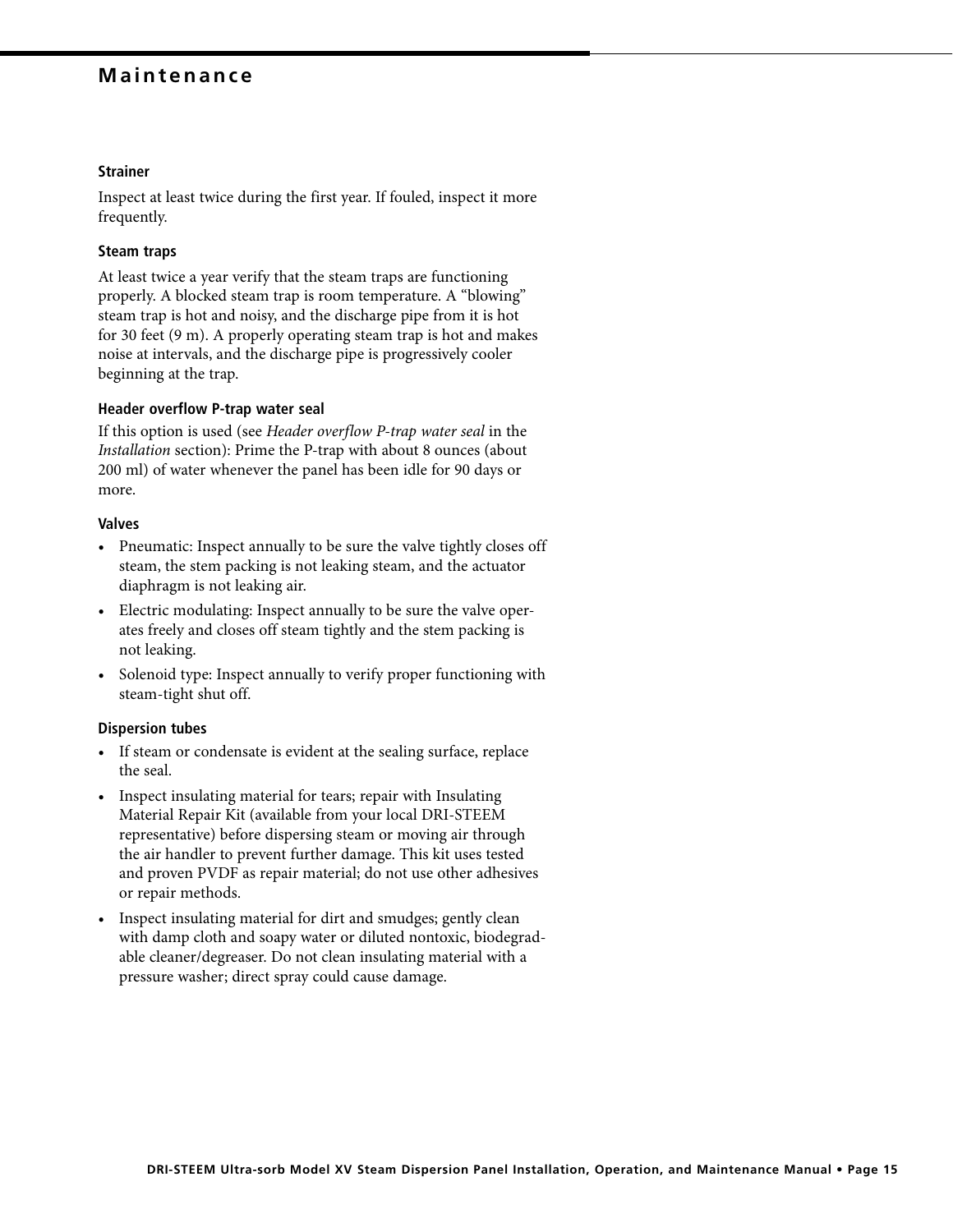### **Maintenance**



#### **Heat exchanger**

Environmental conditions may require periodic heat exchanger cleaning. After 2000 hours of operation, remove a dispersion tube and check whether the heat exchanger is coated with material deposits. Use of boiler chemicals that result in material deposits on the heat exchanger may require more frequent inspection and cleaning to maintain proper heat exchanger operation and avoid header flooding.

Material deposits can be removed from the heat exchanger with DRI-STEEM's Humidifier De-scaling Solution, available for purchase from your DRI-STEEM representative or distributor. It is the only cleaner/de-scaler approved for use with DRI-STEEM humidifiers. Use of other cleaners/de-scalers may void your DRI-STEEM warranty. See DRI-STEEM's Humidifier De-scaling Solution page at www.dristeem.com, or click here.

The Usage Instructions shipped with the DRI-STEEM Humidifier De-scaling Solution contain important handling, mixing, timing, and pH testing information.

#### **W A R N I N G !**

**Read and follow all warnings and instructions shipped with the DRI-STEEM Humidifier De-scaling Solution.**

**The following additional instructions are for Ultra-sorb Model XV:**

- Before pouring water or de-scaling solution into the header, install a 1/2" NPT thread drain hose in the header access overflow port. After making sure the hose can reach a bucket or drain, elevate the end well above the connection.
- Remove a dispersion tube, and add water to the header to submerge the heat exchanger (see Figure 16-2).
- Add 10 ounces of de-scaling solution per foot of header length (30 ml of de-scaling solution per 300 mm of header length). A 12-foot (3660 mm) header requires about 1 gallon (3.8 litres) of descaling solution.
- After performing the de-scaling procedure as described in the Usage Instructions: Before resuming operation, flush and drain the header four times to thoroughly remove de-scaling solution from the system.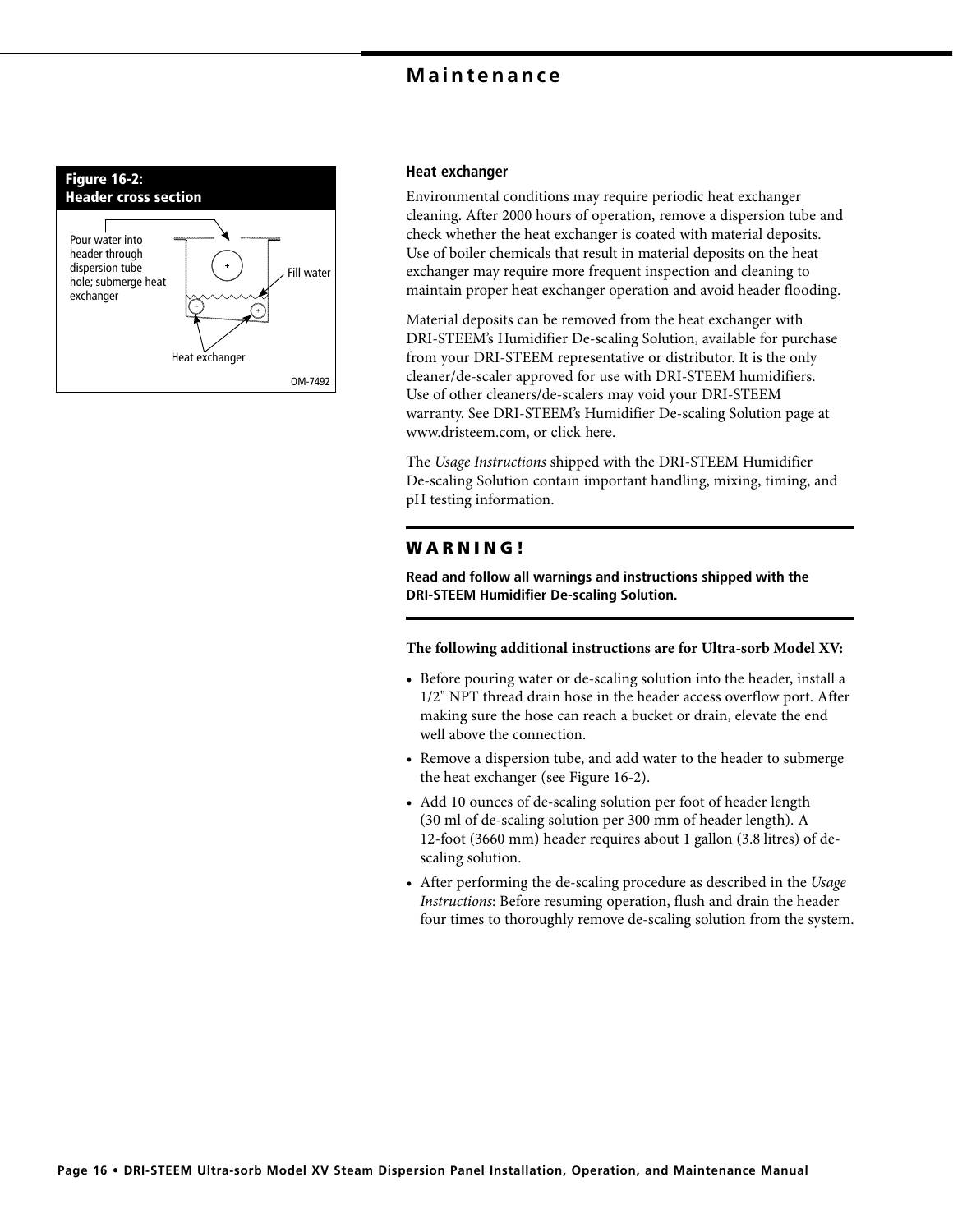## **Replacement parts**

| Table 17-1:<br><b>Model XV Replacement parts</b> |                                                        |                 |
|--------------------------------------------------|--------------------------------------------------------|-----------------|
| No.                                              | <b>Description</b>                                     | Part No.        |
| 1                                                | Panel fastener, frame (package of 4)                   | 191170-010      |
| $\mathfrak z$                                    | O-ring, square 1.35" ID (package of 10)                | 191170-015      |
| 3                                                | Ring, tube end, 1.5" (package of 1)                    | 207010-001      |
|                                                  | Ring, tube end, 1.5" (package of 5)                    | 191170-020      |
| 4                                                | Spring, compression, SST (package of 1)                | 501460-001      |
|                                                  | Spring, compression, SST (package of 5)                | 191170-025      |
| 5                                                | Plug, tube end, 1.5" (package of 1)                    | 310260          |
|                                                  | Plug, tube end, 1.5" (package of 5)                    | 191170-030      |
| 6                                                | Dispersion tube assembly                               | consult factory |
| 7                                                | Flange, side                                           | consult factory |
| 8                                                | Frame assembly, top                                    | consult factory |
| 9                                                | Header assembly                                        | consult factory |
| 10                                               | Nut, 1/4-20 (package of 4)                             | 191170-035      |
| 11                                               | HVAC sealant for duct section applications (not shown) | consult factory |

| <b>Table 17-2:</b><br><b>Replacement components</b> |                 |  |
|-----------------------------------------------------|-----------------|--|
| <b>Description</b>                                  | Part No.        |  |
| Modulating steam valve                              | consult factory |  |
| On/Off valve body                                   | 501750-001      |  |
| On/off valve coil                                   | 501700-002      |  |
| Temperature switch                                  | 400260-001      |  |
| Inlet strainer                                      | consult factory |  |
| F&T trap                                            | consult factory |  |

## **Figure 17-1:**

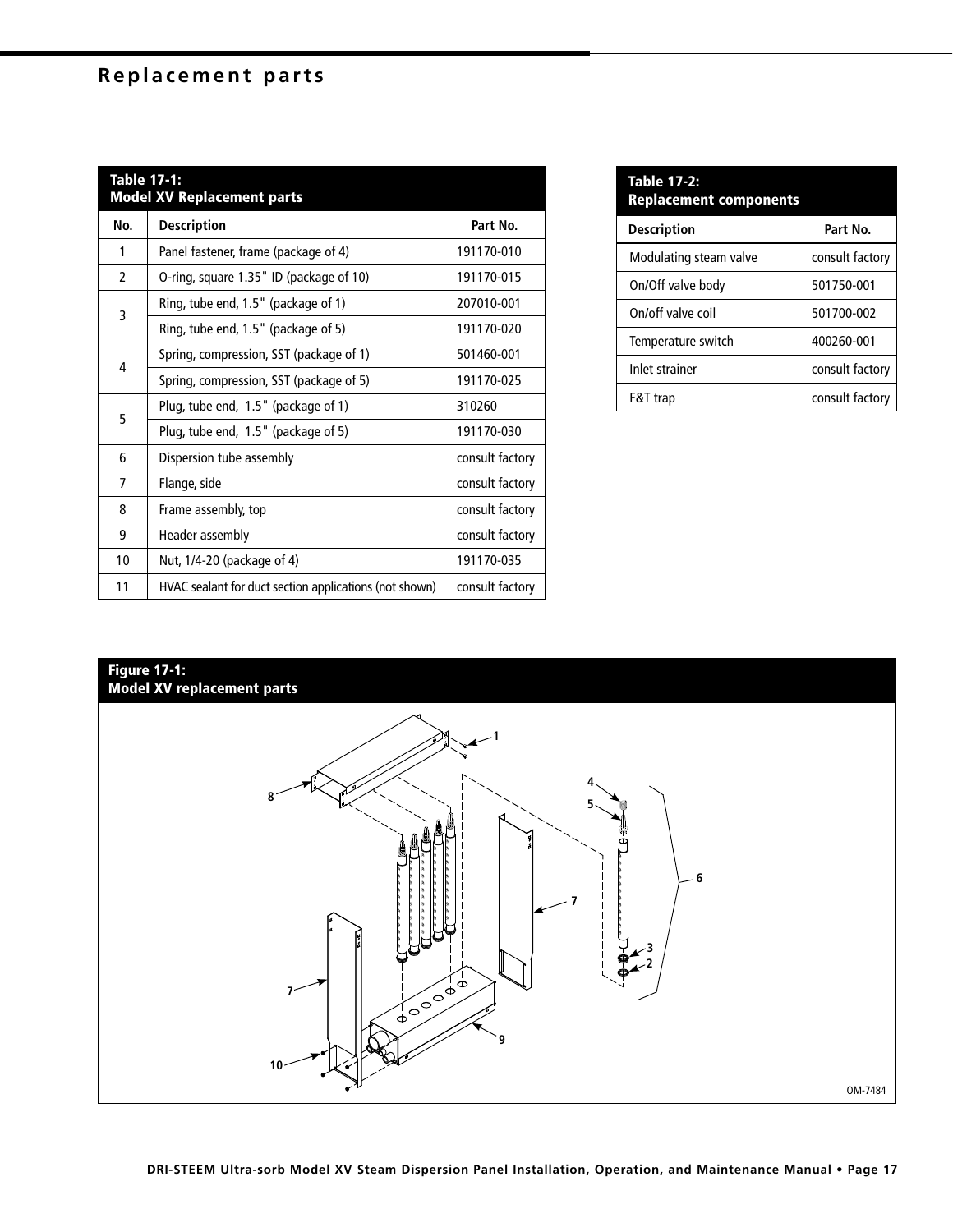# **Troubleshooting**

| <b>Table 18-1:</b><br><b>Model XV troubleshooting guide</b> |                                                                                                                |                                                                                                                                                                                                                                                                                                                                                                                                      |
|-------------------------------------------------------------|----------------------------------------------------------------------------------------------------------------|------------------------------------------------------------------------------------------------------------------------------------------------------------------------------------------------------------------------------------------------------------------------------------------------------------------------------------------------------------------------------------------------------|
| Problem                                                     | Possible cause                                                                                                 | Action                                                                                                                                                                                                                                                                                                                                                                                               |
| Humidifier discharges water<br>in duct                      | • Missing or torn seal                                                                                         | • Replace seal.                                                                                                                                                                                                                                                                                                                                                                                      |
|                                                             | • Dispersion tube not properly installed                                                                       | • Ensure proper installation. See Figure 5-2.                                                                                                                                                                                                                                                                                                                                                        |
|                                                             | • Humidification steam is exceeding capacity per tube                                                          | • Ensure humidification is 35 lbs/hr (15.8 kg/h) per tube or less.                                                                                                                                                                                                                                                                                                                                   |
|                                                             | • Steam main overloaded with water due to boiler<br>discharging water with steam (priming)                     | • Locate cause of priming and correct.                                                                                                                                                                                                                                                                                                                                                               |
|                                                             | • Steam trap not draining properly                                                                             | • Replace, repair, or clean trap as required.<br>• If condensate return main is overloaded, find an alternative method<br>for draining.                                                                                                                                                                                                                                                              |
|                                                             | • Humidifier improperly piped                                                                                  | • Correct piping as shown in Figure 5-1.                                                                                                                                                                                                                                                                                                                                                             |
|                                                             | • Surges of condensate in steam supply due to conden-<br>sate collecting at low, undripped point in steam main | • Install drips and steam traps as required. See "Trap recommendation"<br>on page 10.                                                                                                                                                                                                                                                                                                                |
|                                                             | • Inadequate steam trap capacity                                                                               | • Replace with larger trap.                                                                                                                                                                                                                                                                                                                                                                          |
|                                                             | • Pressurized condensate is being lifted too high                                                              | • See "Lifting condensate" on page 11.                                                                                                                                                                                                                                                                                                                                                               |
|                                                             | • Heat exchanger is caked or dirty                                                                             | • Flush header. See "Heat exchanger" on page 16.                                                                                                                                                                                                                                                                                                                                                     |
|                                                             | • Condensate collecting in header                                                                              | • Increase steam pressure through heat exchanger.<br>• See "Header overflow P-trap water seal" on page 10.                                                                                                                                                                                                                                                                                           |
|                                                             | • On/off valve upstream from heat exchanger<br>malfunctioning or stuck in the OFF position                     | • Replace, repair, or clean valve as required.                                                                                                                                                                                                                                                                                                                                                       |
|                                                             | • Temperature switch downstream from heat exchanger<br>malfunctioning                                          | • Replace or repair switch as required.                                                                                                                                                                                                                                                                                                                                                              |
| Humidity exceeds setting of<br>humidistat                   | • Automatic valve not fully closing                                                                            | • Foreign matter holding valve open; clean valve.<br>• Valve spring broken; replace spring.<br>• Valve steam packing too tight; loosen and/or replace packing.<br>• Steam pressure exceeds close-off rating of valve spring;<br>replace actuator or valve spring with one that is compatible with the<br>higher steam pressure.<br>• Valve installed backwards; re-install.<br>Adjust valve linkage. |
|                                                             | • Electric control system malfunctioning                                                                       | • Calibrate or replace.                                                                                                                                                                                                                                                                                                                                                                              |
|                                                             | • Faulty or inaccurately placed humidity controller                                                            | • Replace controller or relocate per catalog recommendations.                                                                                                                                                                                                                                                                                                                                        |
|                                                             | • Poor location of control components                                                                          | • Relocate per catalog recommendations.                                                                                                                                                                                                                                                                                                                                                              |
|                                                             | • Incompatible control components                                                                              | • Replace per specified recommendations.                                                                                                                                                                                                                                                                                                                                                             |
|                                                             | • Automatic valve is hunting                                                                                   | • Humidifier capacity is oversized; change to smaller valve.<br>• Pressure reducing valve is not accurately controlling steam pressure;<br>repair or replace.<br>• Boiler pressure is swinging too widely; adjust.                                                                                                                                                                                   |
|                                                             | • Excessive outside air volume                                                                                 | • Check fans, dampers, VAV, etc.<br>• Mixed air inlet formula:<br>(% outside air) x (moisture content)<br>+ (% return air) $x$ (moisture content)<br>= mixed air inlet in lbs/100 cfm (kg/100 m <sup>3</sup> /h)                                                                                                                                                                                     |
| Control system                                              | • Incorrect control voltage                                                                                    | • Replace transformer.                                                                                                                                                                                                                                                                                                                                                                               |
| malfunctioning                                              | • Incorrect control signal                                                                                     | • Replace components.                                                                                                                                                                                                                                                                                                                                                                                |
|                                                             | • Improper wiring connections                                                                                  | • Rewire.                                                                                                                                                                                                                                                                                                                                                                                            |
|                                                             | • Incorrect humidity sensor                                                                                    | • Replace.                                                                                                                                                                                                                                                                                                                                                                                           |
|                                                             | • Humidity controller out of calibration                                                                       | • Recalibrate.                                                                                                                                                                                                                                                                                                                                                                                       |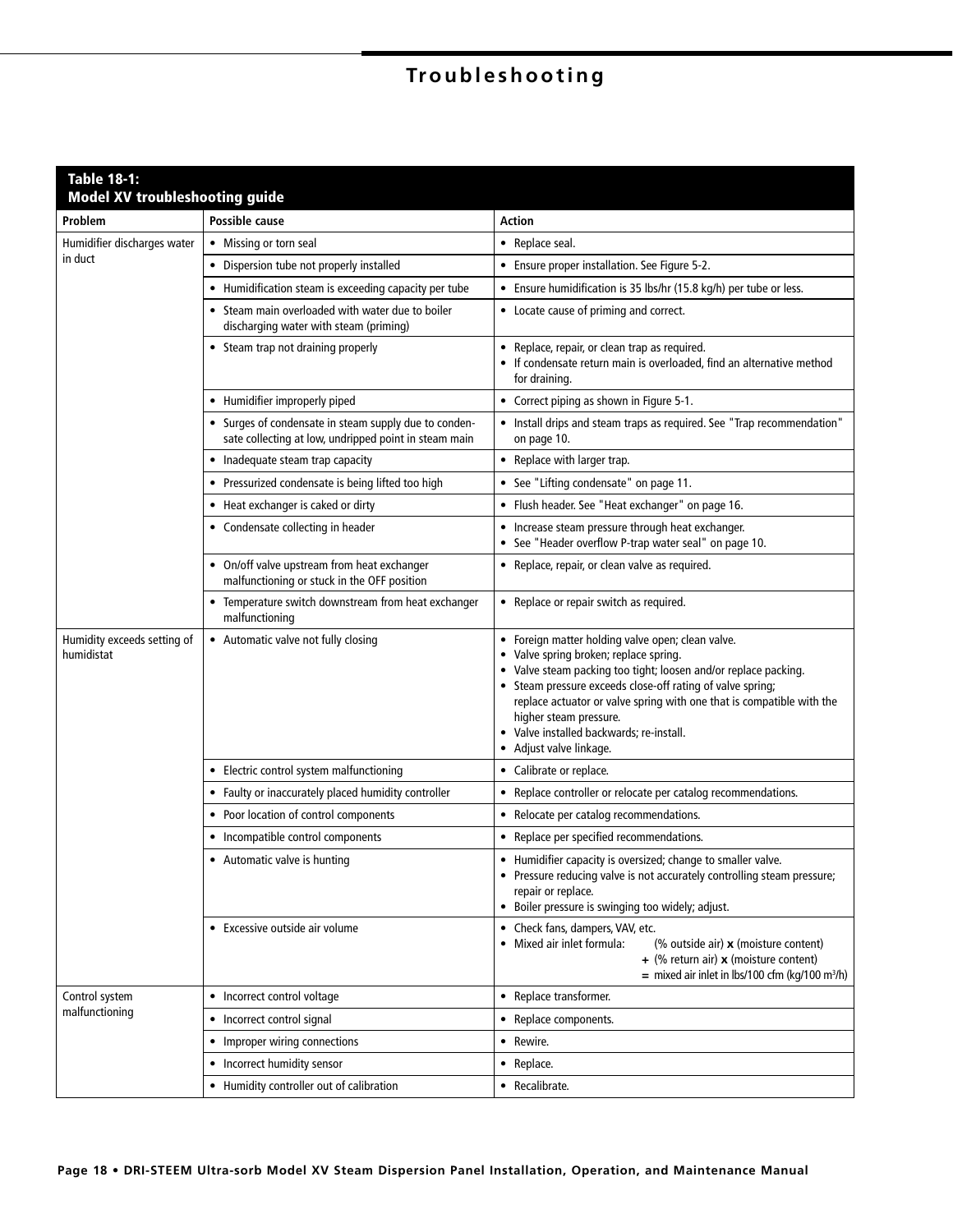# **Troubleshooting**

| <b>Table 19-1:</b>                                                | <b>Model XV troubleshooting guide (continued)</b>                                          |                                                                                                                                                                                                                                                                              |
|-------------------------------------------------------------------|--------------------------------------------------------------------------------------------|------------------------------------------------------------------------------------------------------------------------------------------------------------------------------------------------------------------------------------------------------------------------------|
| Problem                                                           | Possible cause                                                                             | Action                                                                                                                                                                                                                                                                       |
| Air cannot absorb steam<br>quantity being discharged              | • Humidifier operates when blower is off                                                   | • Provide interlock.                                                                                                                                                                                                                                                         |
|                                                                   | • Valve is hunting                                                                         | • See "Automatic valve is hunting," on facing page.                                                                                                                                                                                                                          |
|                                                                   | • Air temperature in duct too low for steam<br>quantity being emitted                      | • Raise duct air temperature.                                                                                                                                                                                                                                                |
| Humidifier is noisy                                               | • Steam pressure too high                                                                  | • Reduce pressure.                                                                                                                                                                                                                                                           |
|                                                                   | • Panel is vibrating                                                                       | Tighten assembly and/or mounting hardware.<br>$\bullet$                                                                                                                                                                                                                      |
| Duct loses static pressure<br>downstream from Ultra-sorb<br>panel | • Improper sealing where Ultra-sorb frame<br>penetrates duct                               | Seal all panel corners and all cracks between panel and ducts/flanges. See<br>"Preventing duct static pressure loss" on page 11.                                                                                                                                             |
| Space humidity will not rise                                      | • Steam pressure too low                                                                   | • Increase.                                                                                                                                                                                                                                                                  |
| to humidistat set point                                           | • Manual steam valve partially closed                                                      | $\bullet$ Open.                                                                                                                                                                                                                                                              |
|                                                                   | • Strainer screen partially clogged                                                        | • Clean.                                                                                                                                                                                                                                                                     |
|                                                                   | • Boiler pressure too low                                                                  | • Adjust control.                                                                                                                                                                                                                                                            |
|                                                                   | • Pressure reducing valve not accurately<br>controlling steam pressure                     | • Repair or replace.                                                                                                                                                                                                                                                         |
|                                                                   | • Boiler pressure swinging too widely                                                      | • Adjust controls.                                                                                                                                                                                                                                                           |
|                                                                   | • Incorrect piping                                                                         | • Correct piping as shown in Figure 5-1.                                                                                                                                                                                                                                     |
|                                                                   | • Undersized steam piping                                                                  | • Replace piping.                                                                                                                                                                                                                                                            |
|                                                                   | • Automatic steam valve not fully opening                                                  | Valve packing is adjusted too tightly, loosen/replace packing.<br>Adjust valve linkage.<br>$\bullet$<br>• Recalibrate humidistat.                                                                                                                                            |
|                                                                   | • Electric control system malfunctioning                                                   | Change transformer.<br>$\bullet$                                                                                                                                                                                                                                             |
|                                                                   | • Incorrect control circuit voltage                                                        | Replace components to make all components compatible.                                                                                                                                                                                                                        |
|                                                                   | • Incorrect control signal                                                                 | • Replace components.                                                                                                                                                                                                                                                        |
|                                                                   | • Improper wiring                                                                          | Rewire.<br>$\bullet$                                                                                                                                                                                                                                                         |
|                                                                   | • Incorrect humidity sensor                                                                | • Replace sensor.                                                                                                                                                                                                                                                            |
|                                                                   | • Humidity controller out of calibration/malfunctioning                                    | Repair or replace.<br>$\bullet$                                                                                                                                                                                                                                              |
|                                                                   | • Malfunctioning humidifier temperature switch not<br>allowing humidifier valve to open    | • Replace or readjust.                                                                                                                                                                                                                                                       |
|                                                                   | • Pneumatic control system malfunctioning                                                  | • Repair or replace.                                                                                                                                                                                                                                                         |
|                                                                   | • Obstructed air line                                                                      | • Remove obstruction.                                                                                                                                                                                                                                                        |
|                                                                   | • Malfunctioning pneumatic temperature switch                                              | • Replace switch.                                                                                                                                                                                                                                                            |
|                                                                   | • Air leak in actuator                                                                     | Repair or replace diaphragm.<br>$\bullet$                                                                                                                                                                                                                                    |
|                                                                   | • Compressed air pressure is too low                                                       | • Adjust pressure.                                                                                                                                                                                                                                                           |
|                                                                   | • Temperature control switch not allowing                                                  | Install header overflow. See "Header overflow P-trap water seal" on page 10.                                                                                                                                                                                                 |
|                                                                   | modulating steam valve to operate                                                          | Consult DRI-STEEM to assess whether installed panel is correct for application.                                                                                                                                                                                              |
| Condensate collects in duct                                       | Foreign matter preventing valve from closing<br>٠                                          | Clean or replace valve.<br>$\bullet$                                                                                                                                                                                                                                         |
|                                                                   | • Panel is mounted too close to internal devices<br>(dampers, turning vanes, etc.) in duct | • Move panel to a point further upstream of internal devices. See "Selecting<br>the location" in the "Installation" section and Figure 6-1).<br>• More dispersion tubes shortens non-wetting distance. Consult DRI-STEEM<br>to determine the total number of tubes required. |
|                                                                   | • Uninsulated duct passing through unheated area<br>(low duct surface temperature)         | • Insulate ductwork.                                                                                                                                                                                                                                                         |